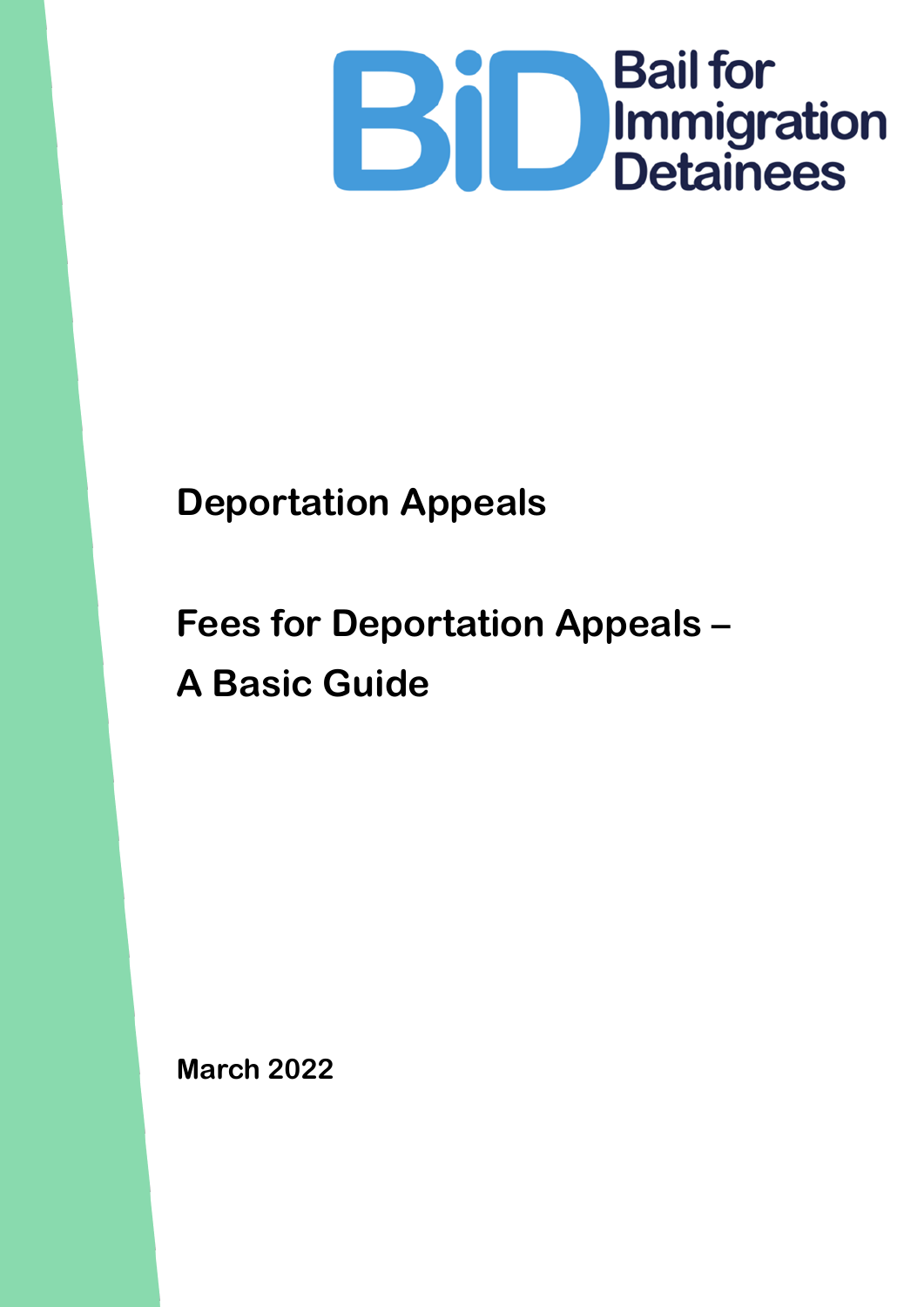Bail for Immigration Detainees (BID) is a national charity that provides legal advice and representation to individuals held under immigration powers to secure their release from detention. We also provide legal advice and representation to detainees facing deportation. BID works with detainees in all removal centres in the UK, and with immigration detainees held in prison at the end of their sentence.

- We provide free legal advice, information and support to immigration detainees to help them exercise their right to liberty and access to justice, and to help them challenge their deportation.
- We prepare and present (free of charge) applications for release on bail or temporary admission.
- We carry out research and use evidence from our legal casework to influence decisionmakers, including civil servants, parliamentarians, and regulatory bodies through policy advocacy.

The Article 8 Deportation Advice project (ADAP) is a project that provides free legal advice and representation to individuals challenging deportation on the grounds of their long residence in the UK and/or their family life in the UK.

The right to respect for family and private life is protected by Article 8 of the European Convention on Human Rights.

#### **Disclaimer**

Although every effort is made to ensure the information in this factsheet is accurate and up to date, it should not be treated as a complete and authoritative statement of the law. B ID cannot be held liable for any inaccuracies and their consequences. The information in this factsheet is not legal advice. If you have a legal problem you should talk to a lawyer or legal adviser before making a decision about what to do.

Please check that this factsheet is up to date before using it. Please also check whether BID has written other factsheets or leaflets that might be relevant to you. All BID factsheets and leaflets can be found at[www.biduk.org](http://www.biduk.org/)

### **© Copyright 2017 BID**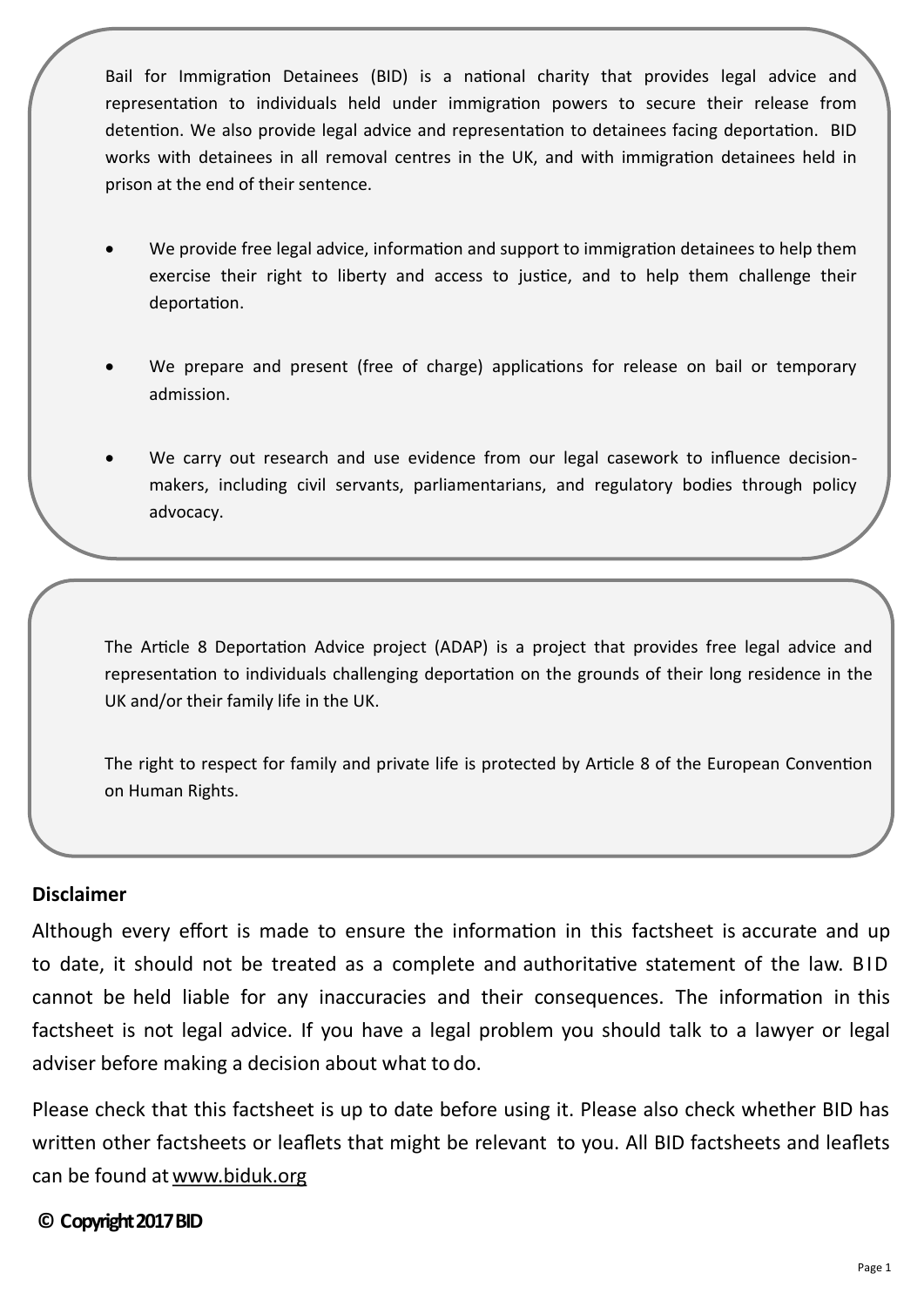The Article 8 Deportation Advice project (ADAP) is a project run by Bail for Immigration Detainees (BID) in collaboration with the University of Law (ULaw).

The project provides free legal advice and representation to individuals challenging deportation on the grounds of their long residence in the UK and/or their family life in the UK.

The right to respect for family and private life is protected by Article 8 of the European Convention on Human Rights.

# When is there a right of appeal against deportation from the UK?

Following the 2014 Immigration Act, there is no right of appeal against a decision to deport. However, in the majority of cases, a decision to deport will also be a refusal of a human rights claim, or an asylum (protection) claim, or a claim of a right to remain based on European law as an EEA national or family member of an EEA national.

There is a right of appeal against a refusal of a human rights claim or protection claim or a decision to expel under European law.

The Notice of Decision from the Home Office is the letter explaining the reasons for deportation and it is usually accompanied by a Deportation Order.

### When is a fee payable for an appeal against deportation?

A fee is payable to the Immigration Asylum Chamber for an appeal against the refusal of a human rights claim based on your family life in the UK and length of residence in the UK. This is known as an Article 8 human rights claim.

No fee is payable for an EU-related appeal where you are arguing that expulsion from the UK would breach your rights as an EU national or the family member of an EU national. See below on Fee Exemption for more information. A fee is payable for an appeal against a refusal of an EUSS application, which may include refusals based on 'suitability' if there is an outstanding deportation order. The fee is £140 for an oral hearing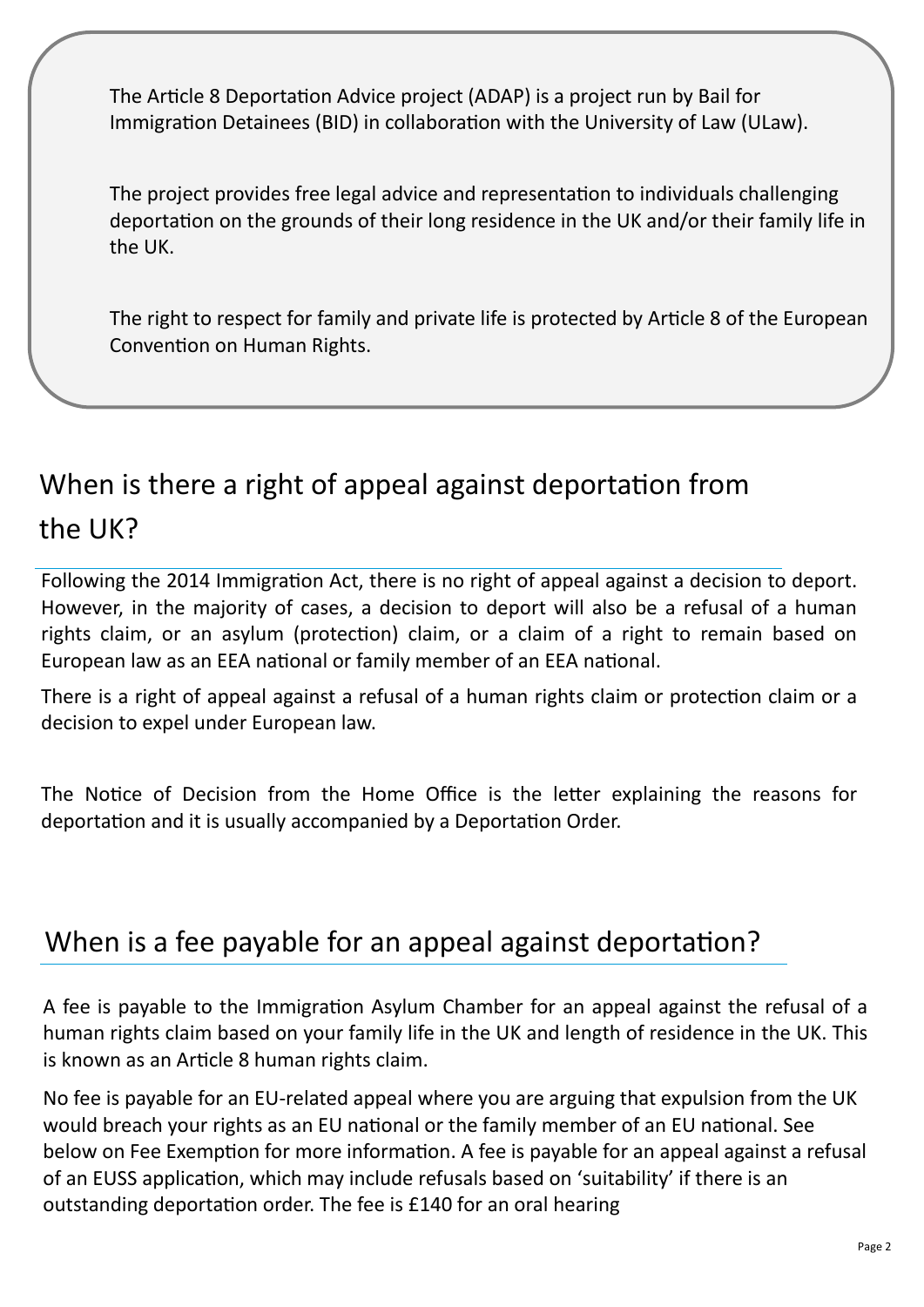A fee is not payable if you are:

- Provided with asylum support funding by the Home Office under s.95 or s.98 of the 1999 Immigration & Asylum Act;
- In receipt of legal aid which pays for your legal representation. This is where the government pays for your lawyer so that you do not have to pay. Remember that legal aid is not available for Article 8 (family and private life claims or appeals in most cases).
- In receipt of support from the local authority under s.17 of the Children Act 1989, s.22 of the Children (Scotland) Act 1995, article 18 of the Children (Northern Ireland) Order 1995 or s.37 of the Social Services and Well-being (Wales) Act 2014.
- You are the person for whom accommodation is being provided by a local authority under s. 20 of the Children Act 1989, s.25 of the Children (Scotland) Act 1995, article 21 of the Children (Northern Ireland) Order 1995 or section 76 of the Social Services and Well-being (Wales) Act 2014.
- The Home Office waived the fee for the application that the refusal notice you are appealing relates to.

A fee is also not payable if you are appealing against the following Home Office decisions:

- An appeal against the revocation ('cancellation') of protection status (e.g. cancellation of your grant of Refugee Status).
- An appeal that your removal would breach your rights as an EU national or the family member of an EU national.
- A decision where you have been detained and your decision letter was sent by the Detained Asylum Casework Team (DAC or DIA) at the Home Office. The Home Office decision letter will state if this applies to you.
- A decision that you should be deprived of British citizenship.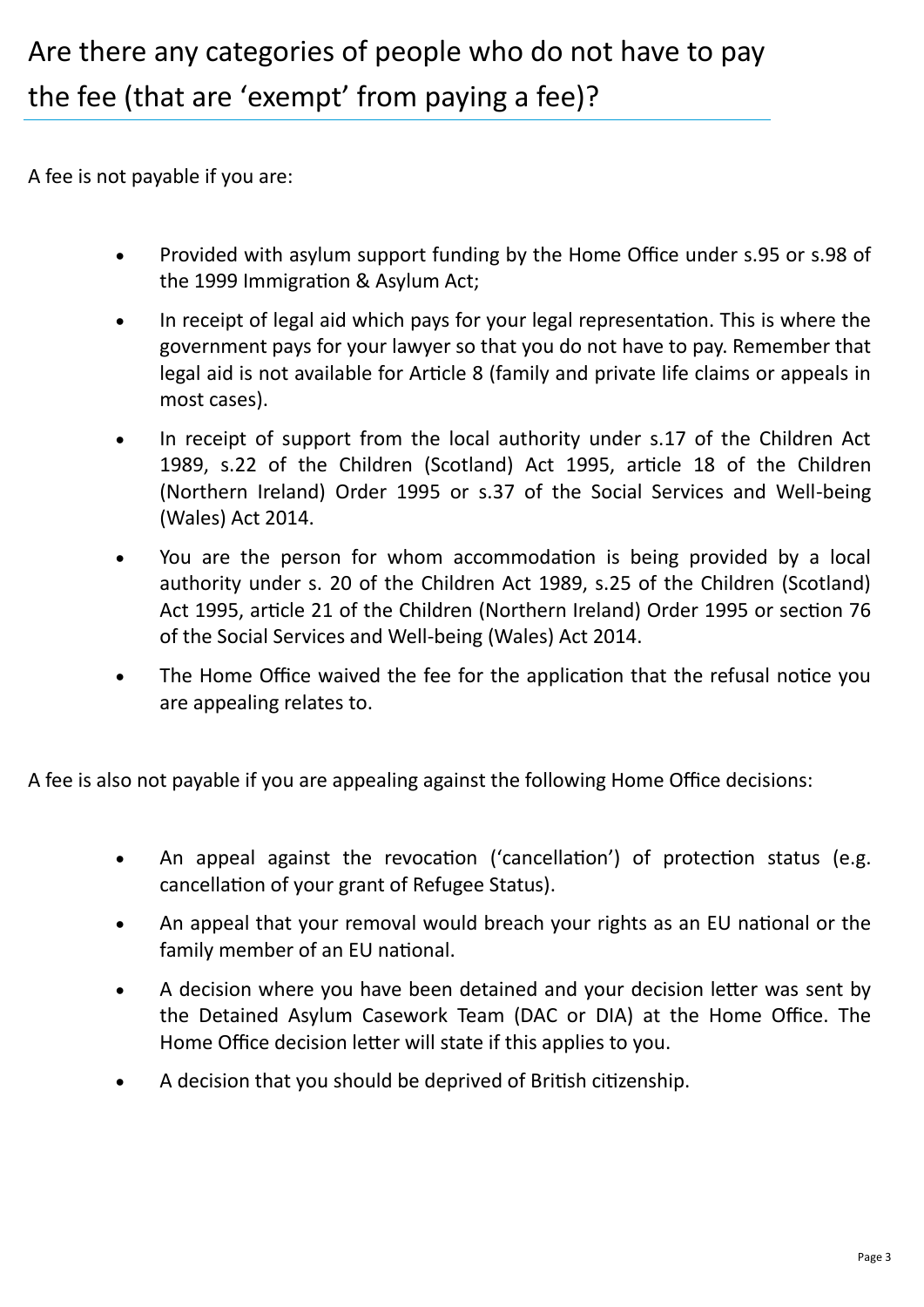The fee is £140 for an oral hearing and £80 for a 'paper hearing'. An oral hearing is when you and/or your witnesses give evidence at the Tribunal. A 'paper hearing' is when the court considers the appeal just on the paperwork provided to it by the appellant (the person appealing) and by the Home Office.

Although it is more expensive, it is always best to have an oral hearing. Even if you are removed from the UK before the appeal is heard and may be unable to give evidence yourself, your witnesses such as your partner or family members can attend to give evidence. Also, if you have a legal representative, they can attend to make arguments on your behalf.

### When does the fee have to be paid?

The fee should be paid at the time that the appeal is lodged. However, if you cannot pay the fee, you should still lodge the appeal in time. It is very important that you do not lodge the appeal late, just because you cannot pay the fee at the time you lodge it. You can ask the Tribunal if they can allow you not to pay the fee (to 'remit' the fee) based on your financial circumstances (see below).

### How can the fee be paid?

The appeal form explains how the fee must be paid. You can pay by:

- a. Credit card
- b. Debit card
- c. BACS
- d. International money transfer

### **You cannot pay by cheque or cash.**

If you complete the appeal form on-line, you can pay online. If you complete the form by hand you can write your card details on the form and either post or fax it to the Tribunal.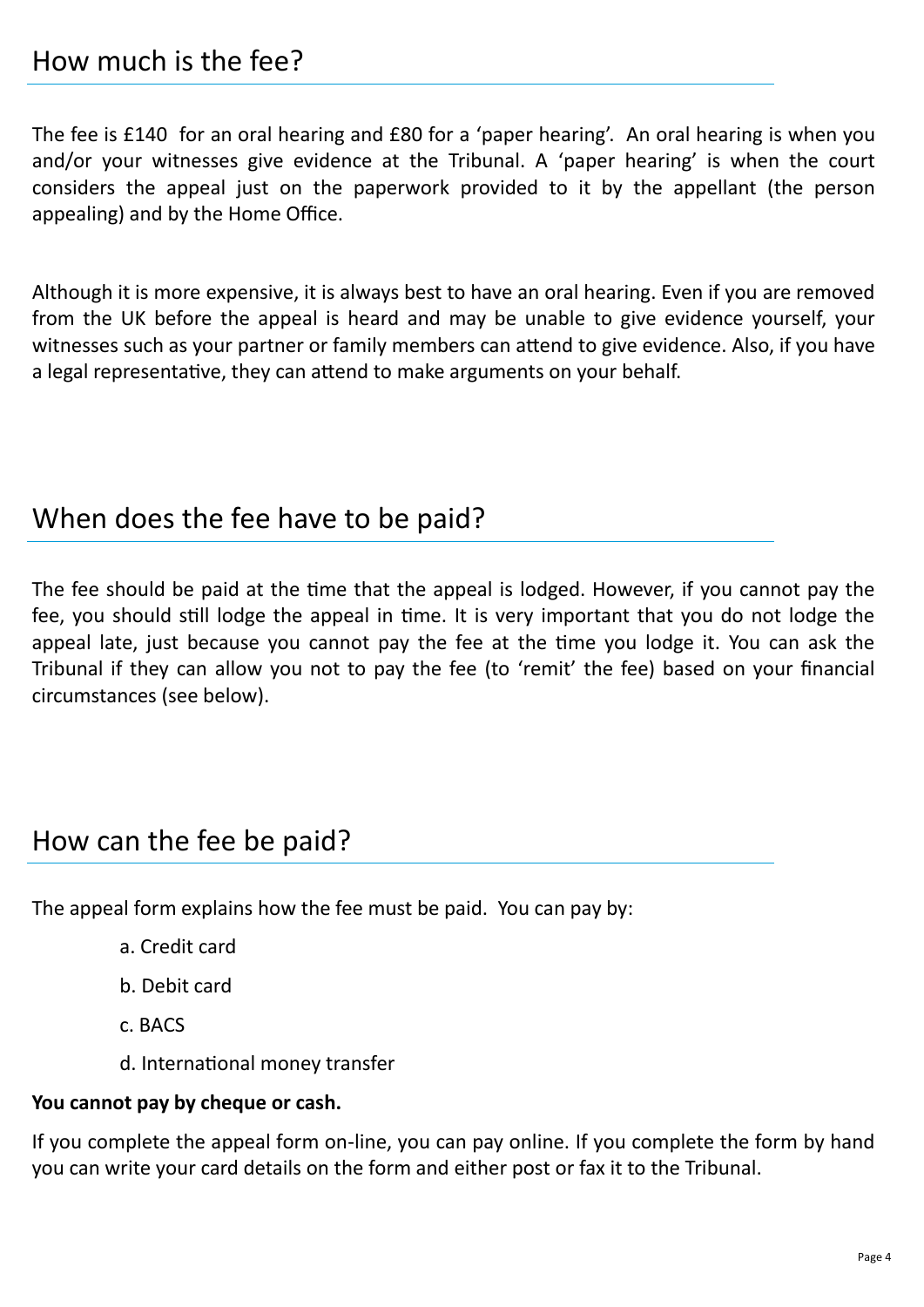Yes.

# Do I have to pay if I am in prison or in immigration

### detention?

You are not exempt from paying a fee just because you are in prison or immigration detention, although no fee is payable if you have been detained and the Home Office decision was sent by the Detained Asylum Casework team (DAC or DIA).

However, if you cannot pay the fee, you can ask the Tribunal for a 'fee remission' (see below) so that you do not have to pay the fee.

# **FEE REMISSION REQUESTS**

## What if my appeal is not exempt from a fee but I cannot

# afford to pay?

If you are not exempt from paying a fee, but you cannot afford to pay, you can ask the Tribunal for a 'fee remission' so that you do not have to make a payment. You will need to prove that there is no-one who can reasonably be expected to help you with the fee, such as a family member/partner, because of 'exceptional' financial circumstances $^1$ .

## How do I ask the Tribunal to grant me fee remission?

When you lodge the appeal you should also enclose a short covering letter. The letter can be hand written and should be headed 'Article Seven Remission Application'. The letter must:

- Clearly state that you cannot afford to pay the fee and request a fee remission
- Be signed and dated by you
- Enclose as much supporting evidence as you can to show why you cannot pay

The application should be sent to:

'Article Seven Remission Application' First-tier Tribunal (Immigration and Asylum Chamber) PO Box 6987 Leicester LE1 6ZX

*A sample letter is included at the end of this booklet.*

### **Evidence is very important as the Tribunal will need proof of your financial circumstances and why you cannot pay the fee.**

<sup>1</sup> First-tier Tribunal (Immigration & Asylum Chamber) Fees Order 2011 Part 7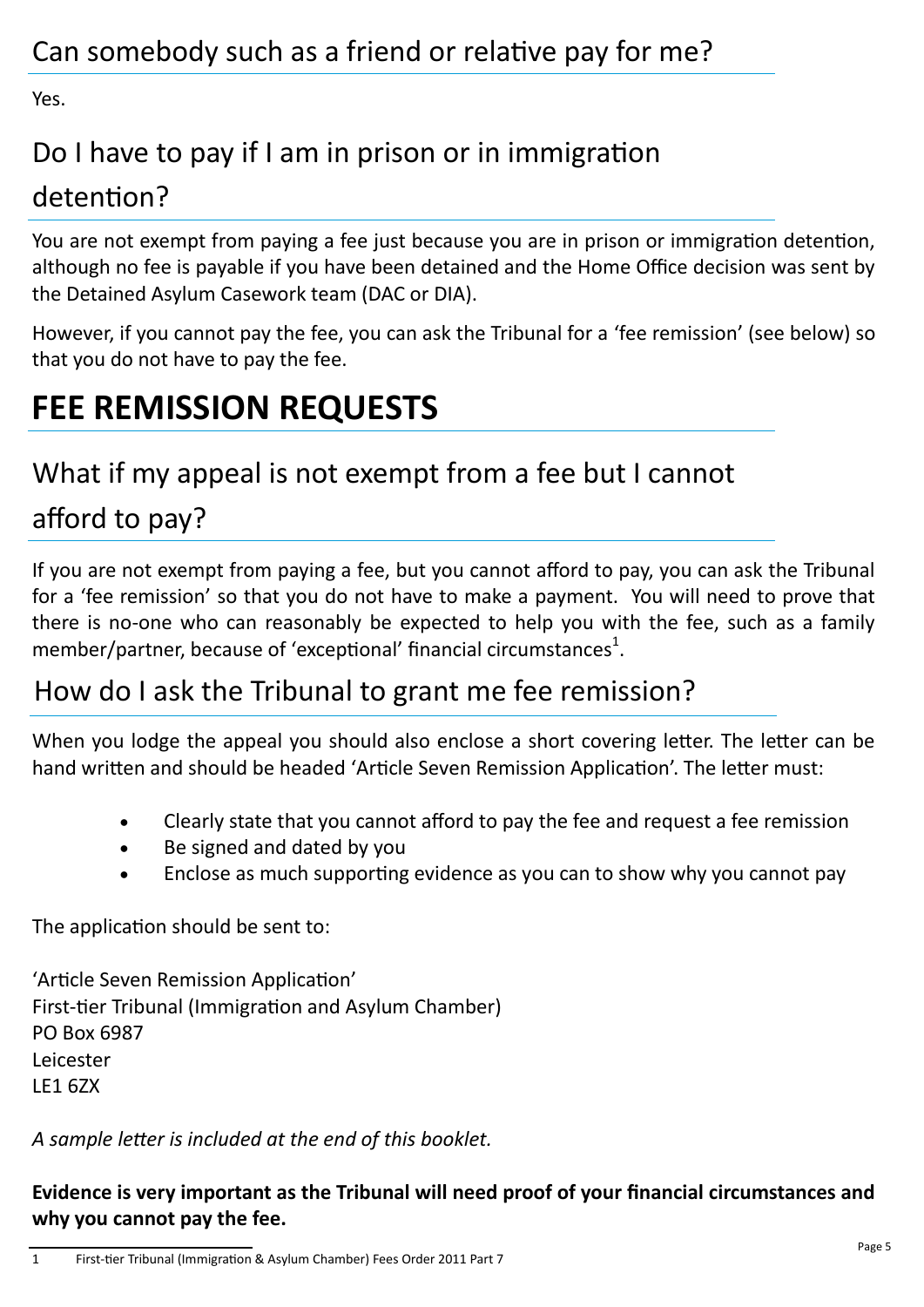## What if I am appealing from abroad?

If you appealing from abroad and need to apply for the fee to be remitted, the supporting evidence that you provide to the Tribunal must be in English or attach a translation into English.

The translation must be by a professional translation organisation. You cannot just provide a translation into English by yourself or a friend or family member.

If the evidence of your finances is not in pound sterling  $(E)$  you must provide a conversion of the finances into pound sterling. You can use an online conversion service for this.

It is important that you do this because the Tribunal will not translate documents into English or convert a foreign currency into pounds sterling to check whether you meet the test for a fee remission.

# What sort of situations might count as 'exceptional'

financial circumstances' for a fee remission?

The categories below are examples of situations which might be considered 'exceptional' financial circumstances justifying fee remission:

- You are detained in an Immigration Removal Centre or in prison custody and do not have any money to pay or anyone who can help with the fee.
- You are not working and do not have a regular source of income, for example, you may rely on friends to give you money for basic daily necessities. If so, it would be helpful for your friend to write a short letter confirming this and stating why they cannot afford to pay the fee for you.
- Your partner has low paid work or is receiving benefits and so cannot pay the fee. Your partner should write a short letter to the Tribunal explaining their financial situation and why they cannot afford to pay. If they are receiving social security benefits, they must also provide documentary evidence that they receive benefits such as a recent letter from the Benefits Agency or a current bank statement showing payment of the benefits into the account.
- You/your partner may have received threats of legal action due to non-payment of household bills or housing costs. If so, you should provide copies of these to the Tribunal.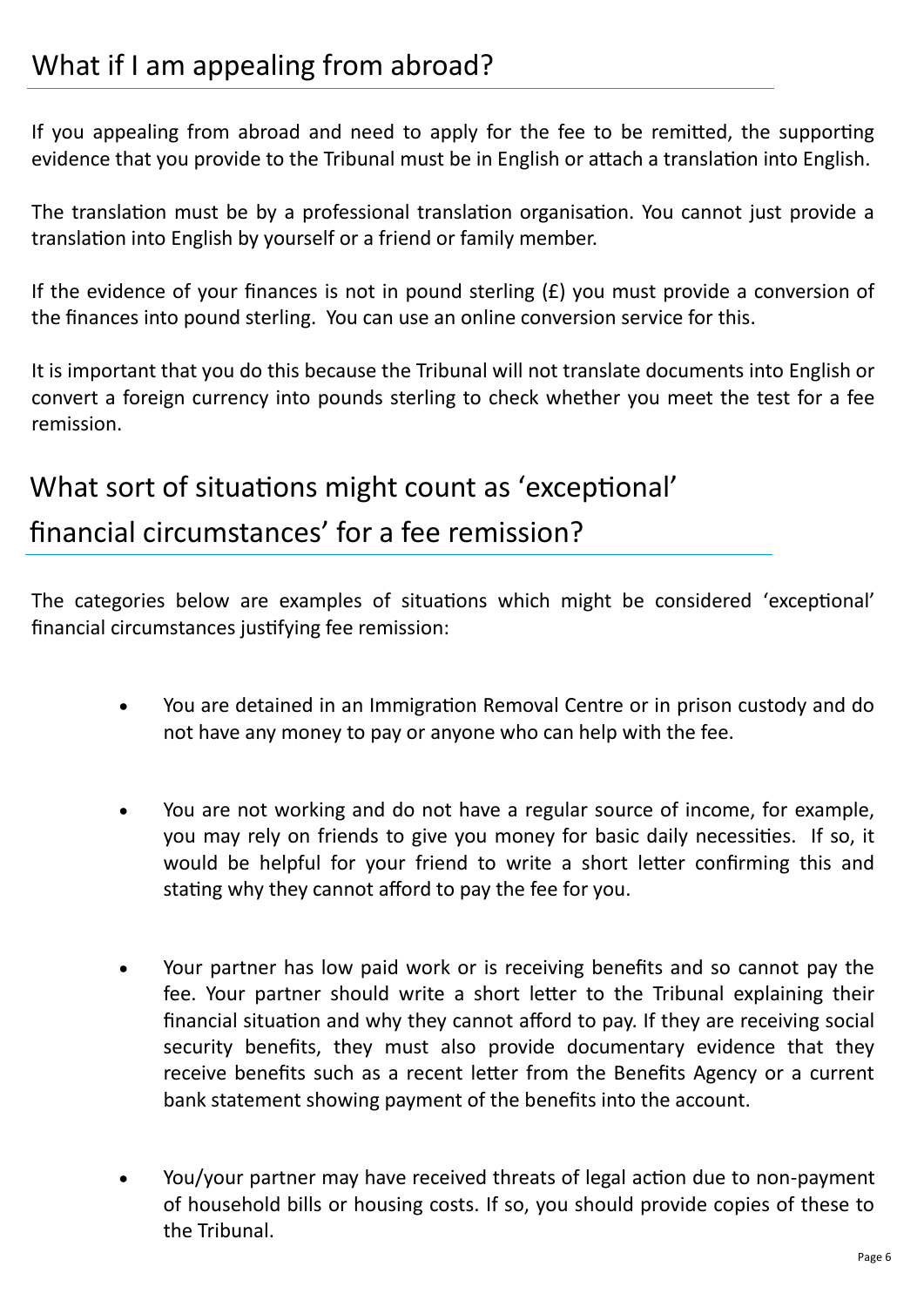No, only you, or your legal representative if you have one, can request the fee remission. A third party cannot do this on your behalf, unless the third party is acting for a child<sup>2</sup>.

# What if I cannot get the statement or evidence from my partner before the appeal must be lodged?

You should lodge the appeal in time with the covering letter explaining your financial circumstances and asking for a fee remission. Explain you are waiting for supporting documentary evidence from you partner and that you will provide this immediately you receive it.

# Once I have lodged the appeal with the request for a fee remission, when will I hear back from the Tribunal?

The Tribunal should write back to you within about 14 calendar days.

# What happens if I lodge the appeal without paying a fee but do not ask for the fee remission?

The Tribunal will write to you and give you a deadline by which time the fee must be paid. This is usually at least two weeks from the date of the letter. If this happens, you should write to the Tribunal to request a fee remission, as described above. *It is very important that you do not ignore this letter. If the Tribunal does not hear from you before the deadline to pay, the appeal will not be processed for a hearing.*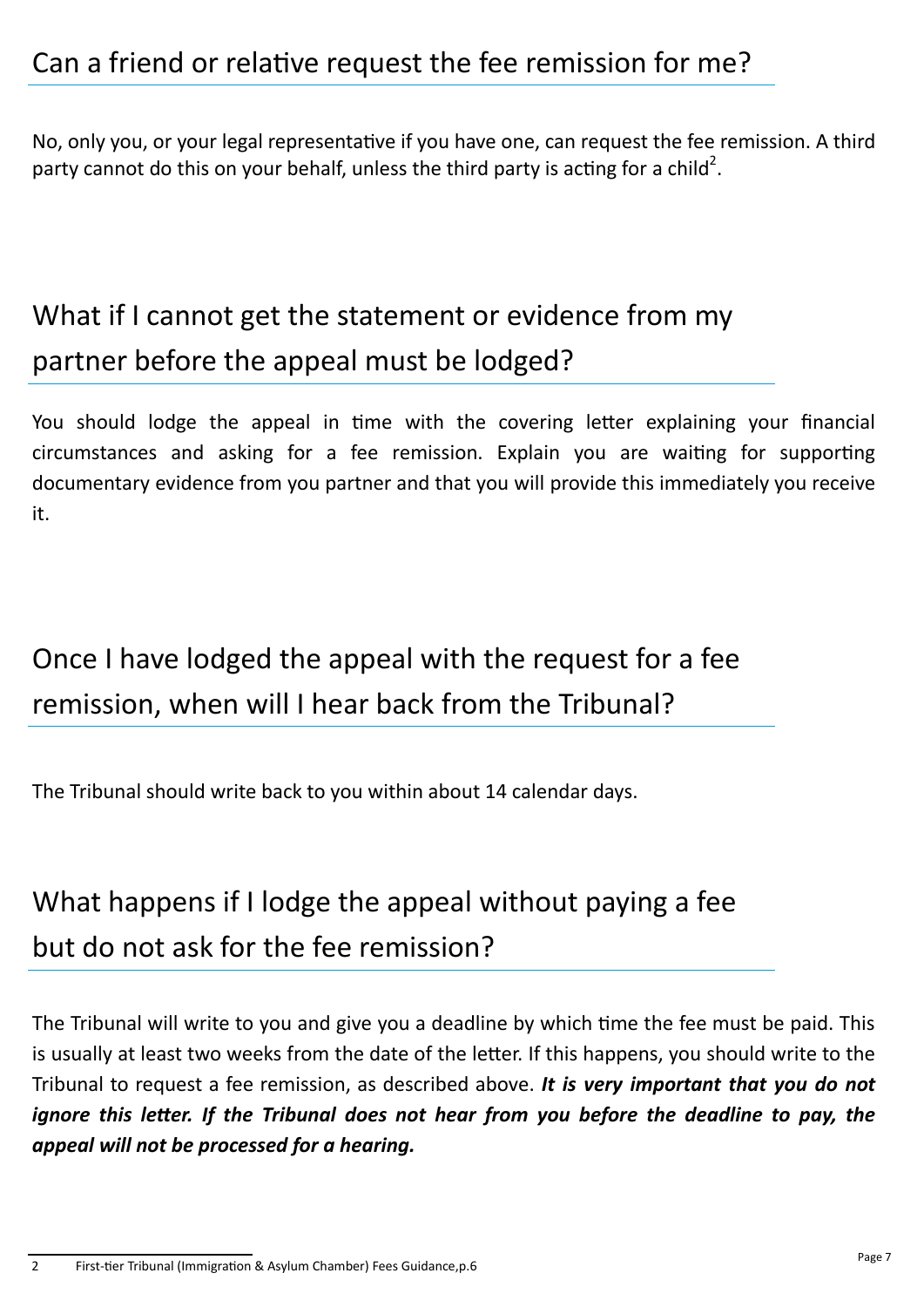# What happens if I have requested a fee remission but the Tribunal does not accept my application?

You can write back to the Tribunal to explain that you believe the decision not to grant you a fee remission is wrong and ask that it be reconsidered. Remember to put your **appeal reference number** on your letter. The reference number will be on the letter from the Tribunal demanding the fee.

# Do I have a right of appeal against a decision of the Tribunal not to grant me a fee remission?

The only avenue for appeal is through Judicial Review. You would need to seek advice from a solicitor about this. If you are detained, you should book an appointment with the solicitors that run the Duty Advice Desk.

# **Notes**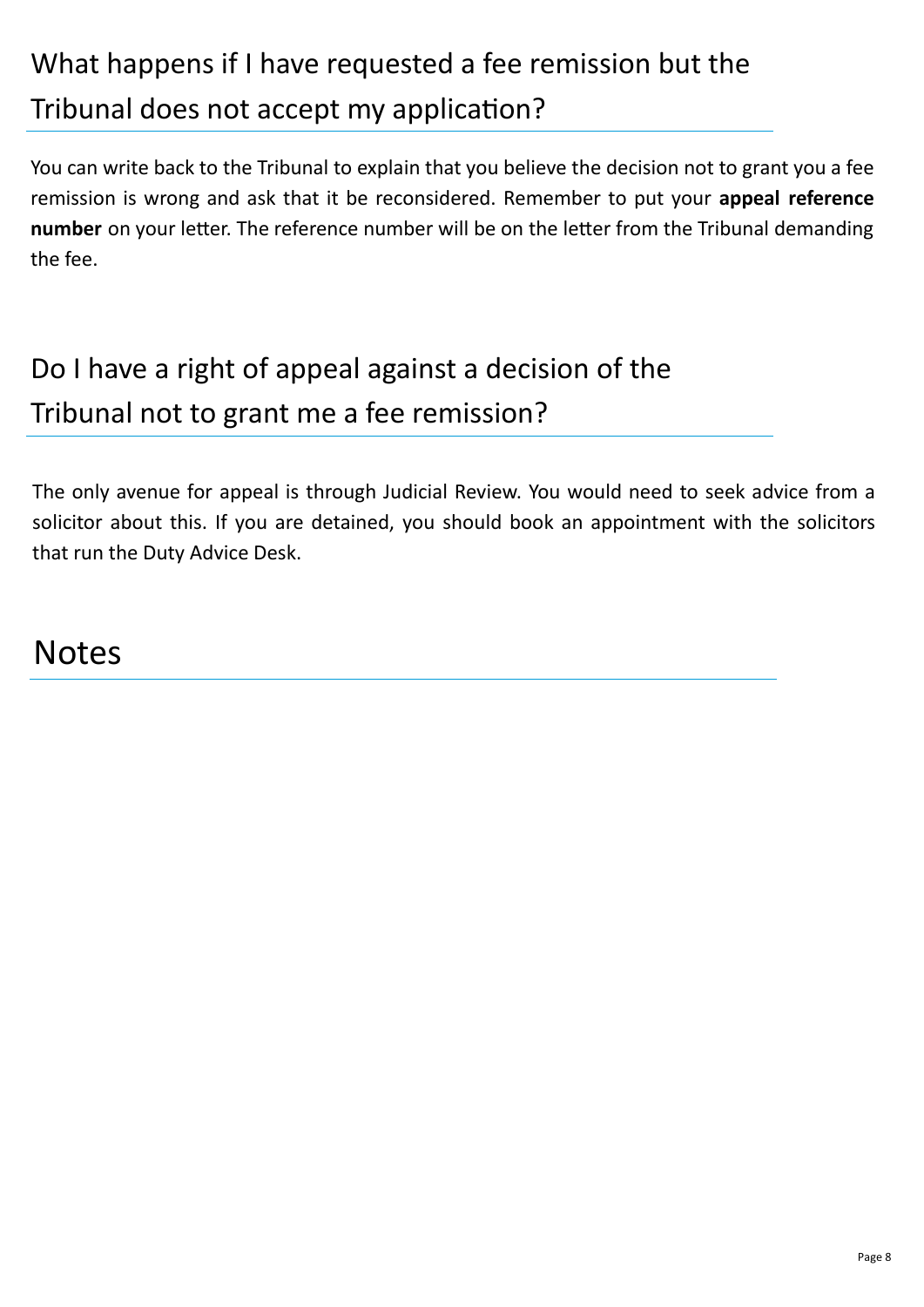### Glossary of key terms

### **Appellant**

This is the name given to the person who appeals. You will be the appellant in your appeal to the First-tier Tribunal.

#### **Home Office Presenting Officers Unit (HOPOU)**

This is the section of the Home Office that represents the Home Office at the Immigration and Asylum Chamber.

#### **Immigration and Asylum Chamber**

This is the court that hears deportation appeals. It has two levels. The lower level is the Firsttier Tribunal (FTT). The higher tier is the Upper-tier Tribunal (UTT).

#### **Respondent**

This is the name given to the party opposing the Appellant. In the First-tier Tribunal, the Home Office is the Respondent.

### Useful Guidance

### **First- tier Tribunal (Immigration & Asylum Chamber) Fees Guidance**

http://hmctsformfinder.justice.gov.uk/courtfinder/forms/t495-eng.pdf

https://formfinder.hmctsformfinder.justice.gov.uk/t495a-eng.pdf

**The First-tier Tribunal (Immigration and Asylum Chamber) Fees Order 2011**

http://www.legislation.gov.uk/uksi/2011/2841/contents/made

**The First-tier Tribunal (Immigration and Asylum Chamber) Fees Order 2016** http://www.legislation.gov.uk/uksi/2016/928/made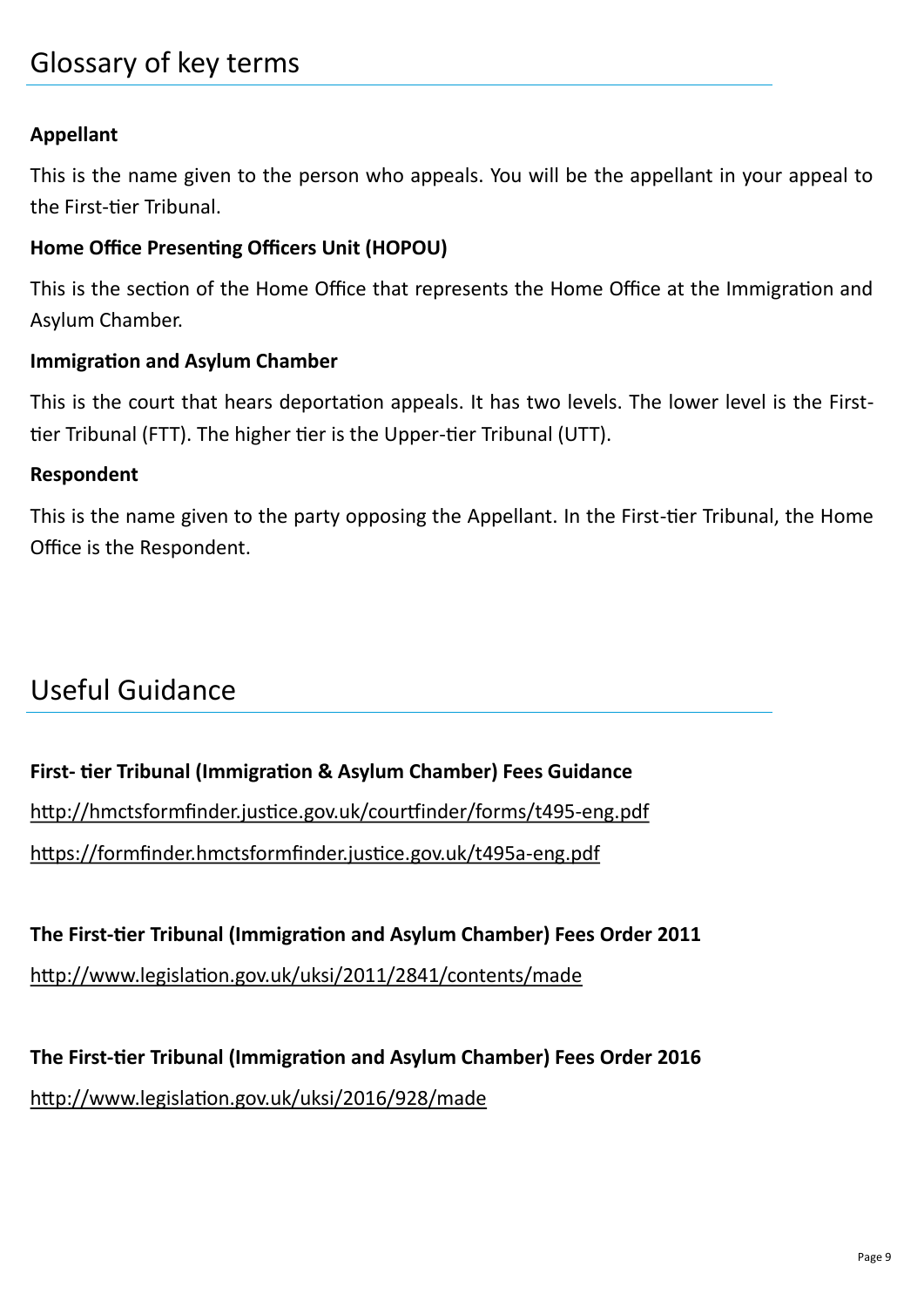### Fee Remission Letter Example

'Article Seven Remission Application' First-tier Tribunal (Immigration and Asylum Chamber) PO Box 6987 Leicester LE1 6ZX

**Date:**

**Your Name: Your Home Office reference number: Your address/place of detention: Your Appeal Reference (if known):**

Dear Sir/Madam

#### **Re: Article Seven Remission Application**

I would like to apply for a fee remission for my appeal because of my exceptional financial circumstances.

1) I cannot pay because:

#### *State your reasons.*

2) I am able to provide the following documentary evidence of my financial circumstances:

#### *List the documents that you are enclosing.*

*If you do not have the documents, state when you expect to receive them and to provide them to the Tribunal.*

3) I do not have any family member who can pay the fee for me.

*State your partner's financial circumstances (If applicable).*

*List the supporting documentary evidence of your partner's financial circumstances that you are enclosing.*

*If you do not have the documents, state when you expect to receive them and to provide them to the Tribunal.*

Yours sincerely

|             | Dated |
|-------------|-------|
| <b>ENCS</b> |       |